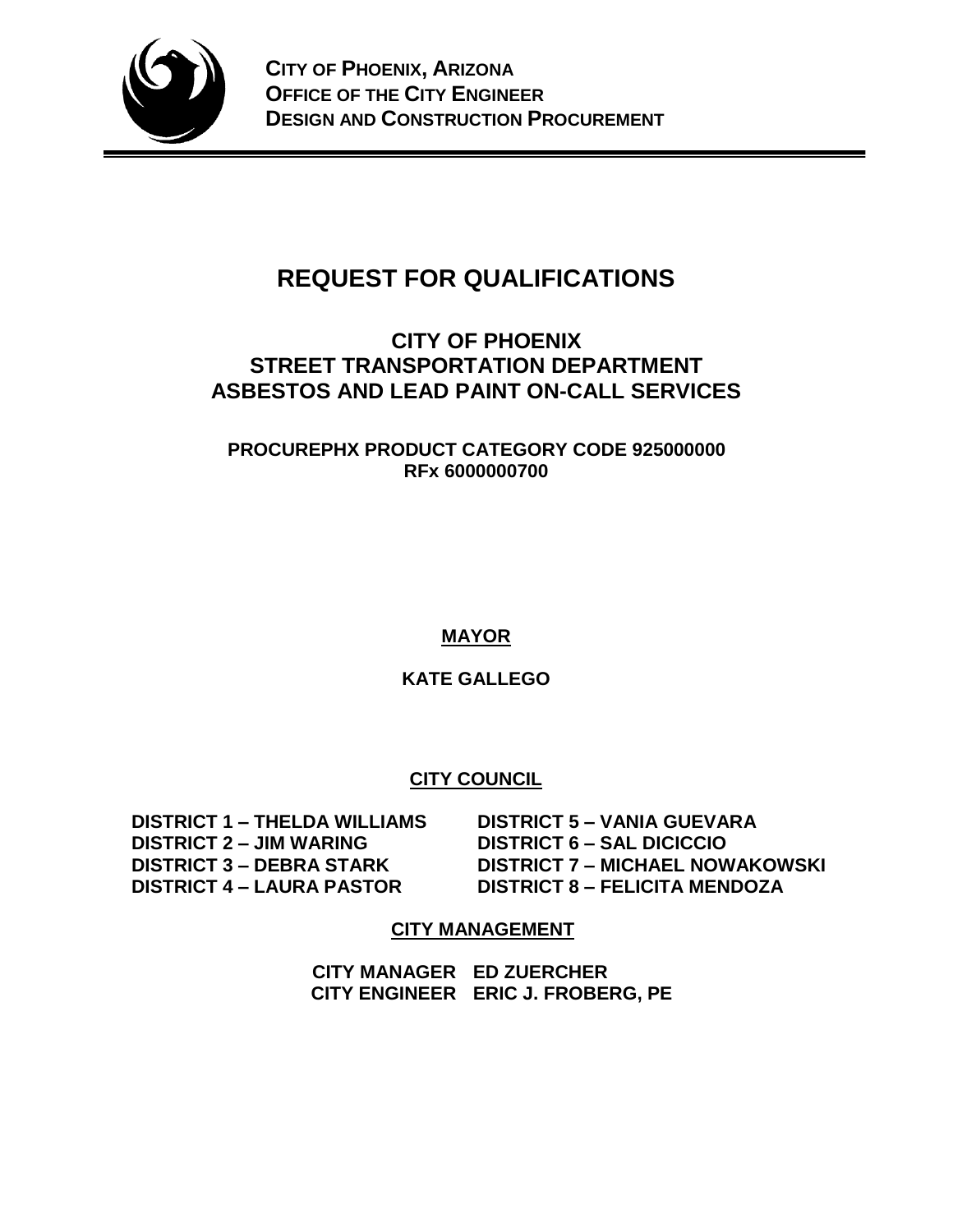# REQUEST FOR QUALIFICATIONS

The City of Phoenix is seeking qualified environmental consultant teams to provide on-call asbestos and lead paint surveys and other related environmental consulting services on an as-needed basis for two years, with an option to extend the contract for an additional one-year period. Up to eight firms will be selected.

#### **SECTION I – PROJECT DESCRIPTION**

Services will be performed on City-owned or managed properties scheduled for renovation or demolition by the City departments. Firms must be able to respond promptly to the City's request for services, often within one to three working days.

#### **SECTION II – SCOPE OF WORK**

The Consultant's work shall include, but is not limited to the following: survey of the designated facilities and/or facility components for asbestos containing materials (ACM); production of National Emissions Standards for Hazardous Air Pollutants (NESHAP); compliant asbestos survey reports in accordance with Asbestos Hazard Emergency Response Act (AHERA) protocol; Housing and Urban Development (HUD) type lead paint surveys and other related environmental services; timely laboratory analysis to identify the presence type and extent of ACM and lead paint; development of plans, specifications and CADD drawings; construction administration services to manage abatement activities; air monitoring; monitoring and evaluation of Contractor performance; final clearance; and other project related services, as requested by the City.

#### **SECTION III - PRE-SUBMITTAL MEETING**

A pre-submittal meeting will be held at 3:00 p.m. on Thursday April 18, 2019, at 200 W. Washington Street, City Hall, Assembly Rooms A&B, 1st Floor. At this meeting, City staff will discuss the scope of work, general project requirements, and respond to questions from the attendees. It is strongly recommended that interested firms attend the pre-submittal meeting. Inquiries regarding the project scope outside of this pre-submittal meeting must be directed to the Contracts Specialist.

#### **SECTION IV - STATEMENT OF QUALIFICATIONS EVALUATION CRITERIA**

Firms will be selected through a qualifications-based selection process based on the criteria below. Subcriteria are listed in order of importance in relation to project services. City of Phoenix project experience is not required.

#### **A. Experience of the Firm (250 points)**

Describe the experience and qualifications of your firm in providing these services for similar projects. Provide at least two comparable projects. *City of Phoenix project experience is not required.*

For each project listed, please provide:

- 1. Description of the services including scope and project owner
- 2. Role of the firm
- 3. Contracted service dates and contract value

#### **B. Experience of Key Personnel (250 points)**

Describe the experience and qualifications of the key personnel expected to be assigned in providing these services for similar projects. For each key person identified, list their length of time with the firm and at least two comparable projects in which they have played a primary role. If a project selected for a key person is the same as one selected for the firm, provide just the project name and the role of the key person. *City of Phoenix project experience is not required.*

For each project listed, please provide:

- 1. Description of the services including scope and project owner
- 2. Role of the key person
- 3. Contracted service dates and contract value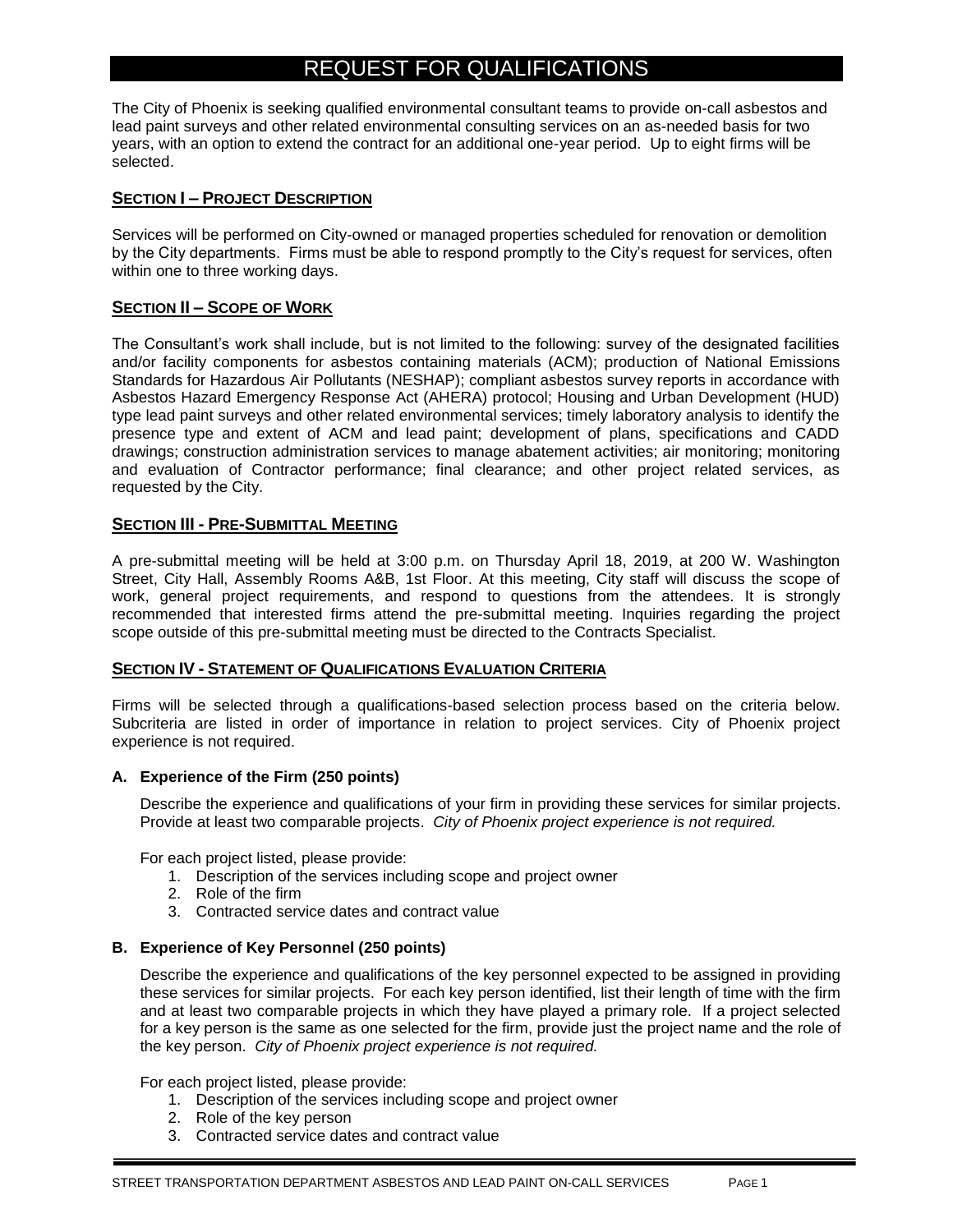#### **C. Project Management, Approach, and Responsiveness (350 points)**

Provide a description in more technical detail of at least one primary project completed within the last three years. This project should demonstrate working knowledge and experience performing an asbestos and lead paint survey as well as overseeing and managing asbestos and lead abatement activities. *City of Phoenix project experience is not required.*

- 1. Describe the approach and methodology used, in conducting, sampling, and reporting for asbestos and lead surveys
	- a. Example Report: Provide an example of your asbestos and lead report survey format. Appendices such as lab reports can be omitted. However, provide company specific survey items such as material sample sheets, sample location maps, etc. *The Example Reports will not count toward the overall maximum page limit of the submittal*
- 2. Describe the approach and methodology used, in preparing abatement design and managing the oversight of asbestos and lead projects. Include your methodology for preparing a final abatement closeout report
	- b. Example Report: Provide an example of your asbestos and lead abatement closeout report format. Appendices such as lab reports, daily logs, contractor documents can be omitted. However, show what appendices and documents are typically included in your reports and provide company specific oversight items such as hourly and daily logs, air/wipe/soil sample log sheets and location maps, etc. *The Example Reports will not count toward the overall maximum page limit*
- 3. Discuss the oversight of abatement activities and how contingencies at the site would be handled
- 4. Describe any supplemental tasks that were deemed necessary, recommended or provided (solicited or unsolicited), which enhanced outcome, reduced cost, or expedited safe completion
- 5. If this project is different than projects provided in Item 1 above, provide owner name, and contracted services dates
- 6. Include a brief discussion of your approach to project issues such as troubleshooting, dispute resolution, submittal of reports, submittal of samples, and any other pertinent matters

#### **D. Staffing Information for Key Personnel (150 points)**

Provide the following:

- 1. Team's availability and commitment to the project
- 2. Team's plan to maintain continuity of the proposed services
- 3. Organization chart showing key personnel, current professional licenses or certifications, and assigned roles
- 4. Identify the location of the lead firm's principal office and the home office location of key staff

#### **E. Reference Check (75 points\*)**

Use the form provided (Exhibit A) to obtain at least three references (it is preferred no more than one be a City of Phoenix project). If your firm has not completed prior projects with other agencies, you will not be penalized. It is recommended there be references outside the City of Phoenix

\*These points are in addition to the 1,000 points for the SOQ.

#### **SECTION V - SUBMITTAL REQUIREMENTS**

**New Electronic Submittal Process**: Firms interested in this project must submit a Statement of Qualifications (SOQ) electronically through the ProcurePHX online portal.

Submittal requirements are as follows:

 **Vendor Information: All firms must be registered in the City's Vendor Management System prior to submitting a proposal. For new firms, the City will send an email to your firm with a vendor number within two business days of submitting the request. The vendor number should be included on the cover of the SOQ. Information on how to register with the City is available at:**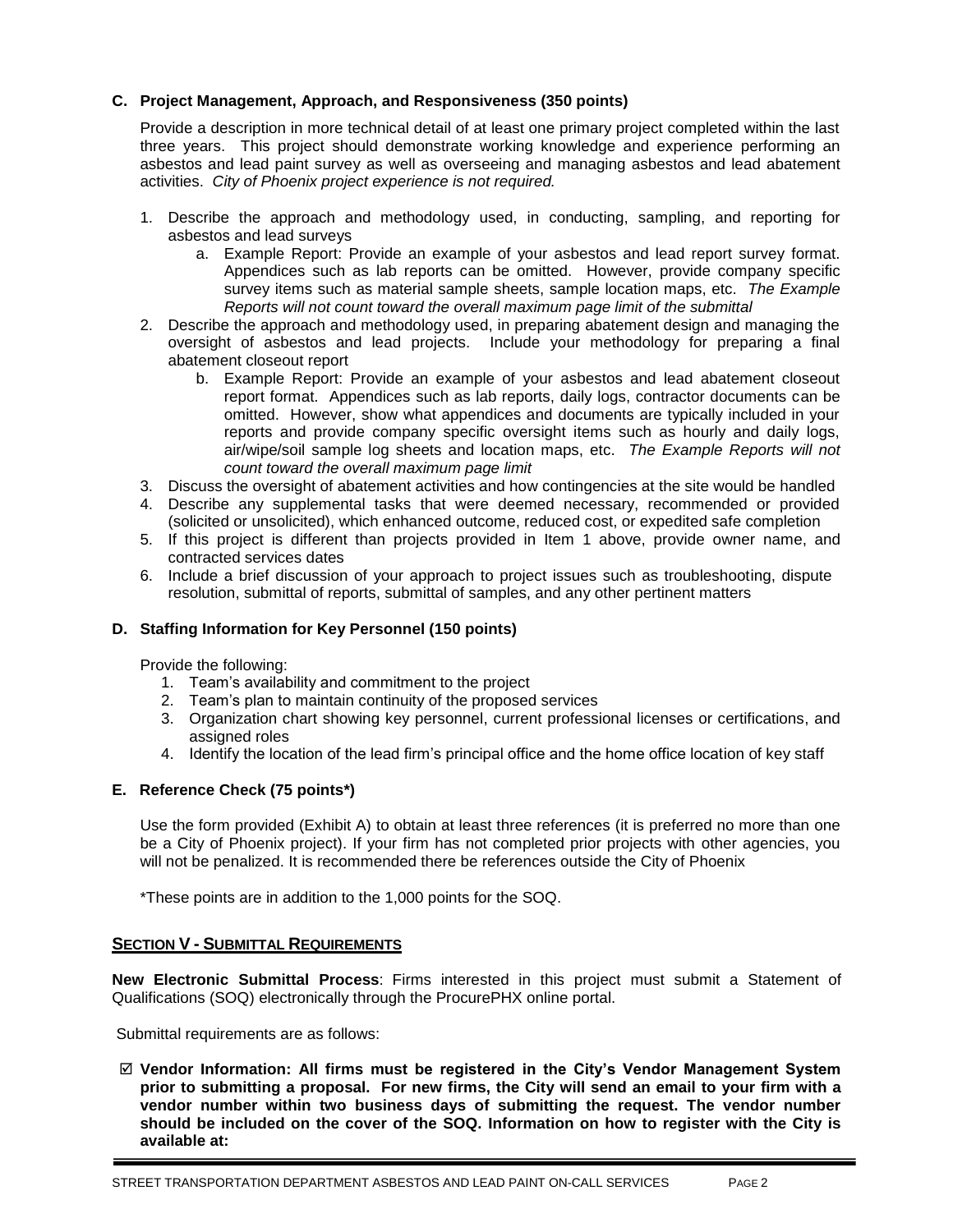**If your firm is already registered with the City of Phoenix's ProcurePHX system, please visit**  <https://eprocurement.phoenix.gov/irj/portal> **to login and access the electronic solicitation.**

#### **The product category code for this RFQ is 925000000 and the RFx number is 6000000700.**

#### **Submittals:**

- Submittals must be uploaded to the ProcurePhx website by the submittal due date and time.
- Submit only one (1) SOQ electronically, in .PDF format only, addressing all evaluation criteria. No hard copies will be accepted.
- Clearly display the firm name, vendor number, project title, and project number on the cover of the SOQ.
- A maximum of **10 pages** is permitted to address all content in the SOQ submittal *(Maximum page limit includes evaluation criteria and all additional content. It does not include the Information Sheet or the Example Reports requested in criteria C.)*
- Submit electronically the Statement of Qualifications by 12:00 noon, Phoenix time, on Friday, **May 3, 2019.**
- Upload one complete version of the SOQ addressing all the criteria. Upload format is .PDF.
- Page size must meet requirements of 8<sup>1/2</sup> x 11<sup>"</sup>
- Font size must not be less than 10 point
- Content count:
	- $\checkmark$  Each side of a page containing evaluation criteria and additional content will be counted toward the maximum page limit noted above.
	- ✓ Pages that have project photos, charts and/or graphs will be counted towards the maximum page limit noted above.
	- ✓ Front and back covers, information sheet, Table of Contents pages, and divider (tab) pages **will NOT** be counted toward the maximum page limit noted above, unless they include evaluation criteria and additional content that could be considered by the selection panel.
- **Information Sheet:** Provide an information sheet that includes project title, project number, RFx number, firm name, address, phone number, vendor number, and the name, title, email address and signature of your contact person for the project. Do not include any additional information.
- **Evaluation Criteria:** Address the SOQ evaluation criteria.
- **Additional Content:** Resumes and other information may be included (*content shall be included within the permitted maximum page limit*).

**Note: All pages exceeding the specified maximum page limit will be removed from the submittal and not considered in evaluating a submitted SOQ.** 

#### **SECTION VI – GROUNDS FOR DISQUALIFICATION**

The following **will be grounds for disqualification,** and will be strictly enforced:

- Failure to submit electronically through the ProcurePHX online portal by the due date and time.
- Violating the "Contact with City Employees" policy contained in this RFQ

#### **SECTION VII - SELECTION PROCESS AND SCHEDULE**

Interested firms will submit a SOQ. The firms will be selected through a qualifications-based selection process. A selection panel will evaluate each SOQ per the criteria set forth in Section IV above.

The City will select firms based on the SOQs received; no formal interviews will be conducted. The City may conduct a due diligence review on the firms receiving the highest evaluation.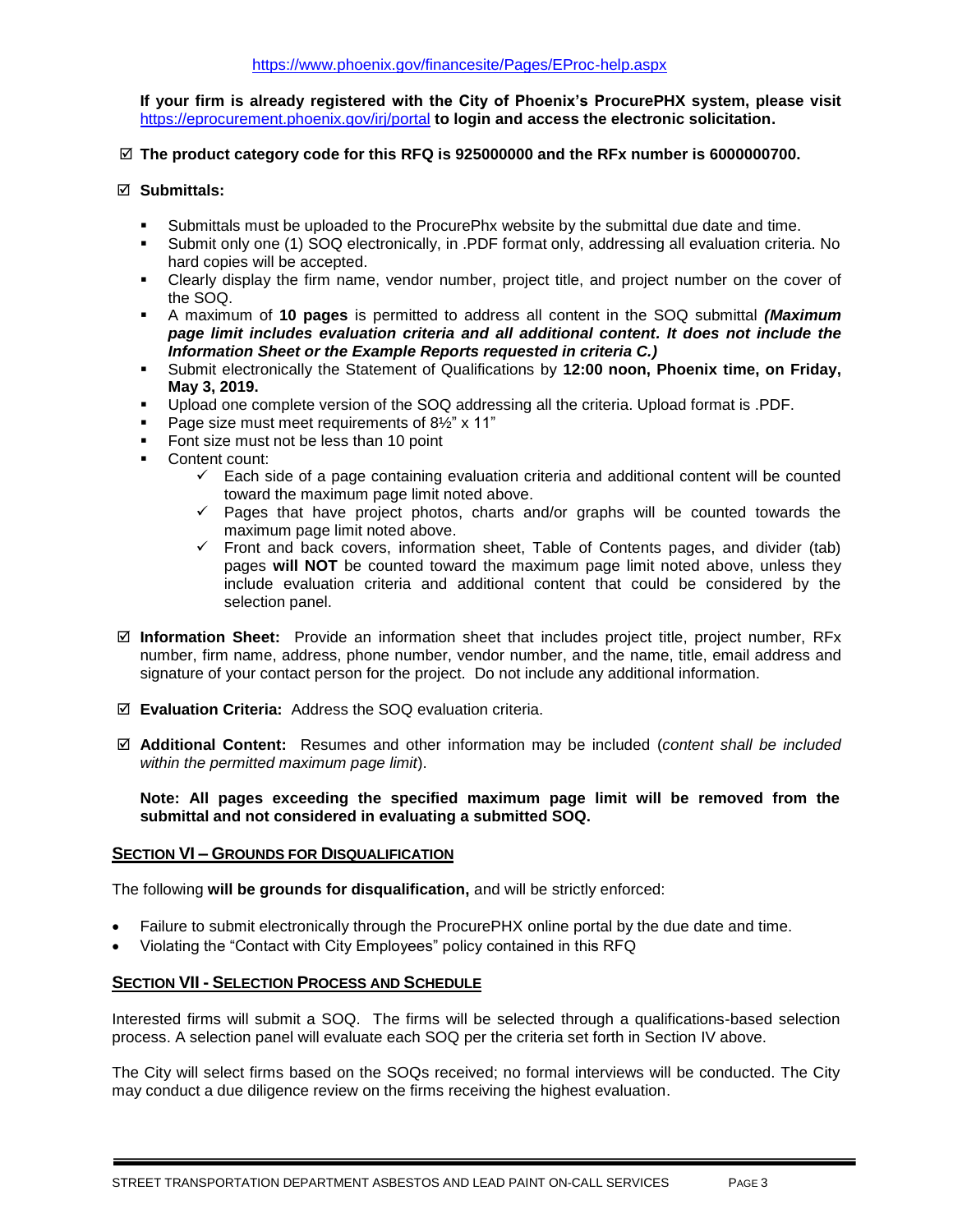The City expects to create a final list of at least five, but not more than eight firms for this project. The City will enter into negotiations with the selected firms and execute a contract upon completion of negotiation of fees, contract terms, and City Council approval.

The following tentative schedule has been prepared for this project.

| Pre-submittal meeting         | April 18, 2019 |
|-------------------------------|----------------|
| SOQs due                      | May 3, 2019    |
| <b>Selection Notification</b> | June, 2019     |

If the City is unsuccessful in negotiating a contract with the best-qualified firms, the City may then negotiate with the next most qualified firm until a contract is executed, or the City may decide to terminate the selection process. Once a contract is executed with the successful firm, the procurement is complete.

#### http://solicitations.phoenix.gov/awards

All submitting firms will be notified of selection outcome for this project. The status of a selection on this project will be posted on the City of Phoenix's "Tabulations, Awards, and Recommendations" website:

#### http://solicitations.phoenix.gov/awards

The selected Consultant should expect to comply with the Arizona State Statues Title 34 and City of Phoenix Design and Construction Procurement's contract provisions.

#### **SECTION VIII– GENERAL INFORMATION**

**Citywide Capital Improvement Projects.** Consulting and contractor services supporting the City's Capital Improvement Projects are procured under the authority of the City Engineer, currently located within the Street Transportation Department. Design and Construction Procurement coordinates the citywide consulting and construction contracting procurement processes.

**Changes to Request for Qualifications.** *Any changes to this Request for Qualifications (RFQ) will be in the form of a Notification.* The City of Phoenix shall not be held responsible for any oral instructions. Notifications are available on both the Current Opportunities and ProcurePHX webpage.

*It shall be the responsibility of the registered RFQ holder to determine, prior to the submittal of the Statement of Qualifications, if a Notification has been issued***.** Registered RFQ holders may refer to the web page or call the Contracts Specialist (listed below) to ascertain if a Notification has been issued for this project.

**Alternate Format.** For more information or a copy of this publication in an alternate format, contact the Contracts Specialist (listed below) - Voice or 602-256-4286 – TTY. Requests will only be honored if made within the first week of the advertising period.

**Release of Project Information.** The City shall provide the release of all public information concerning the project, including selection announcements and contract awards. Those desiring to release information to the public must receive prior written approval from the City.

**City Rights.** The City of Phoenix reserves the right to reject any or all Statements of Qualifications, to waive any informality or irregularity in any Statement of Qualifications received, and to be the sole judge of the merits of the respective Statements of Qualifications received.

**Contact with City Employees.** This policy is intended to create a level playing field for all Proposers, assure that contracts are awarded in public, and protect the integrity of the selection process. **OFFERORS THAT VIOLATE THIS POLICY WILL BE DISQUALIFIED.**

Beginning on the date the RFQ is issued and until the date the contract is awarded or the RFQ withdrawn, all persons or entities that respond to the RFQ, including their authorized employees, agents, representatives, proposed partner(s), subcontractor(s), joint venture(s), member(s), or any of their lobbyists or attorneys (collectively the Proposer), will refrain from any direct or indirect contact with any person (other than the designated Contract Specialist) who may play a part in the selection process,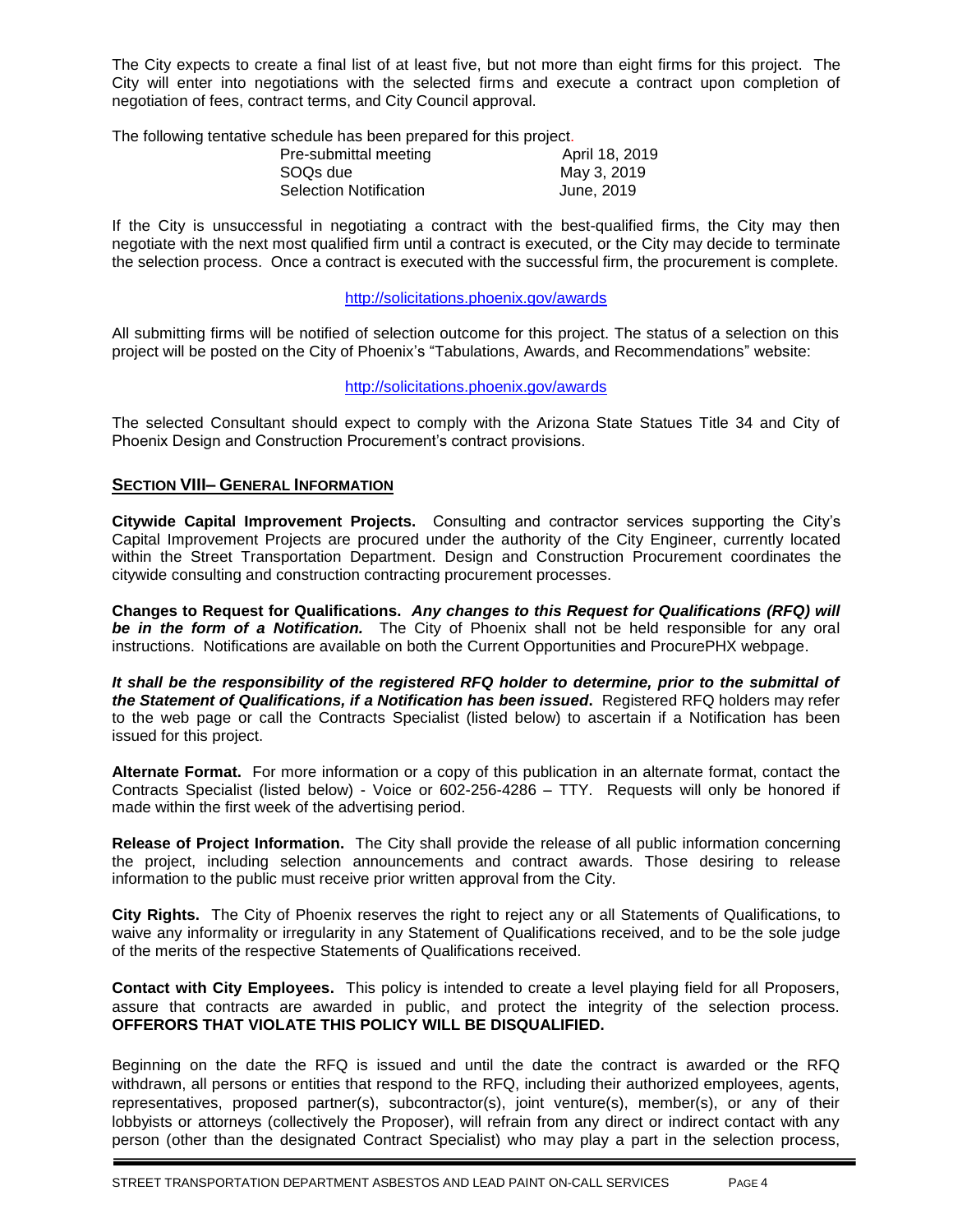including members of the evaluation panel, the City Manager, Assistant City Manager, Deputy City Managers, Department heads, the Mayor and other members of the Phoenix City Council. As long as the RFQ solicitation is not discussed, Proposers may continue to conduct business with the City and discuss business that is unrelated to this RFQ solicitation with City staff.

Commencing on the date and time a solicitation is published, potential or actual proposers (including their representatives) will only discuss matters associated with the solicitation with the Mayor, any members of City Council, the City Manager, any Deputy City Manager, or any department director directly associated with the solicitation (including in each case their assigned staff, except for the designated procurement officer) at a public meeting, posted under the Arizona Revised Statutes, until the resulting contract(s) are awarded or all offers or responses are rejected and the solicitation is cancelled without any announcement by the procurement officer of the City's intent to reissue the same or a similar solicitation.

Proposers may discuss their proposal or the RFQ solicitation with the Mayor or one or more members of the Phoenix City Council, provided such meetings are scheduled through the Contract Specialist (listed below), conducted in person at 200 W. Washington, Phoenix, Arizona 85003, and are posted as open meetings with the City Clerk at least twenty-four (24) hours prior to the scheduled meetings. The City Clerk will be responsible for posting the meetings. The posted notice shall identify the participants and the subject matter, as well as invite the public to participate.

**Conflict of Interest.** The City reserves the right to disqualify any Proposer on the basis of any real or apparent conflict of interest that is disclosed by the proposal submitted or any other data available to the City. This disqualification is at the sole discretion of the City. Any Proposer submitting a proposal herein waves any right to object now or at any future time, before any body or agency, including but not limited to, the City Council of the City of Phoenix or any court.

**Protest Procedures.** Firms responding to disqualification or a procurement outcome are referred to the Code of the City of Phoenix Chapter 2, Article XII, Section 2-187 to 2-190.4, which governs protest procedures utilized throughout the selection process. The procedures may be reviewed through the City of Phoenix website at:

<http://www.codepublishing.com/az/phoenix/>

**Questions -** Questions pertaining to this selection process or contract issues should be directed to the Contracts Specialist, Michael Soto III at (602) 273-3488 or email [michael.soto@phoenix.gov.](mailto:michael.soto@phoenix.gov)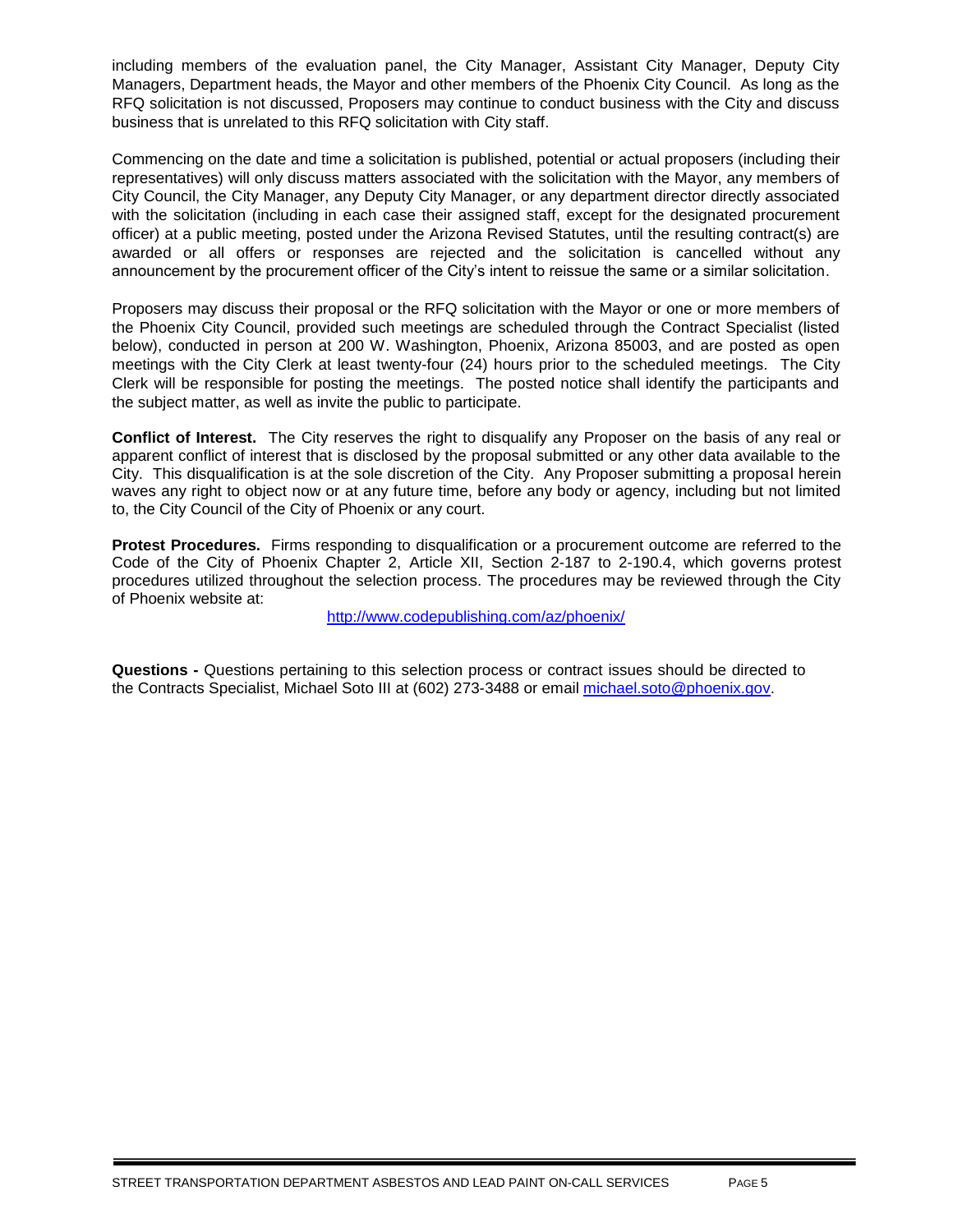#### **EXHIBIT A CONSULTANT REFERENCE CHECK INSTRUCTIONS, FORM, AND SAMPLE LETTER**

**The attached Consultant Performance Evaluation Form is to be provided to the agencies or entities for which your firm has recently provided services similar to those requested for this project. Provide the evaluation form to the Owner, or the Owner's representative directly responsible for oversight of the project to complete and submit to the email box listed below.**

**The first three references submitted will be accepted and the scores utilized as part of the evaluation process. Each reference check is worth up to 25 points for a total of up to 75 points available.**

**The form is to be completed by the agency or entity and uploaded to the (email box) at:** 

**[soq.referencechecks@phoenix.gov](mailto:soq.referencechecks@phoenix.gov)**

**The procurement identifier is:**

### **6000000700**

### **Attention: Michael Soto III**

**Also attached is a sample performance evaluation cover letter that may be used when sending the reference check request.**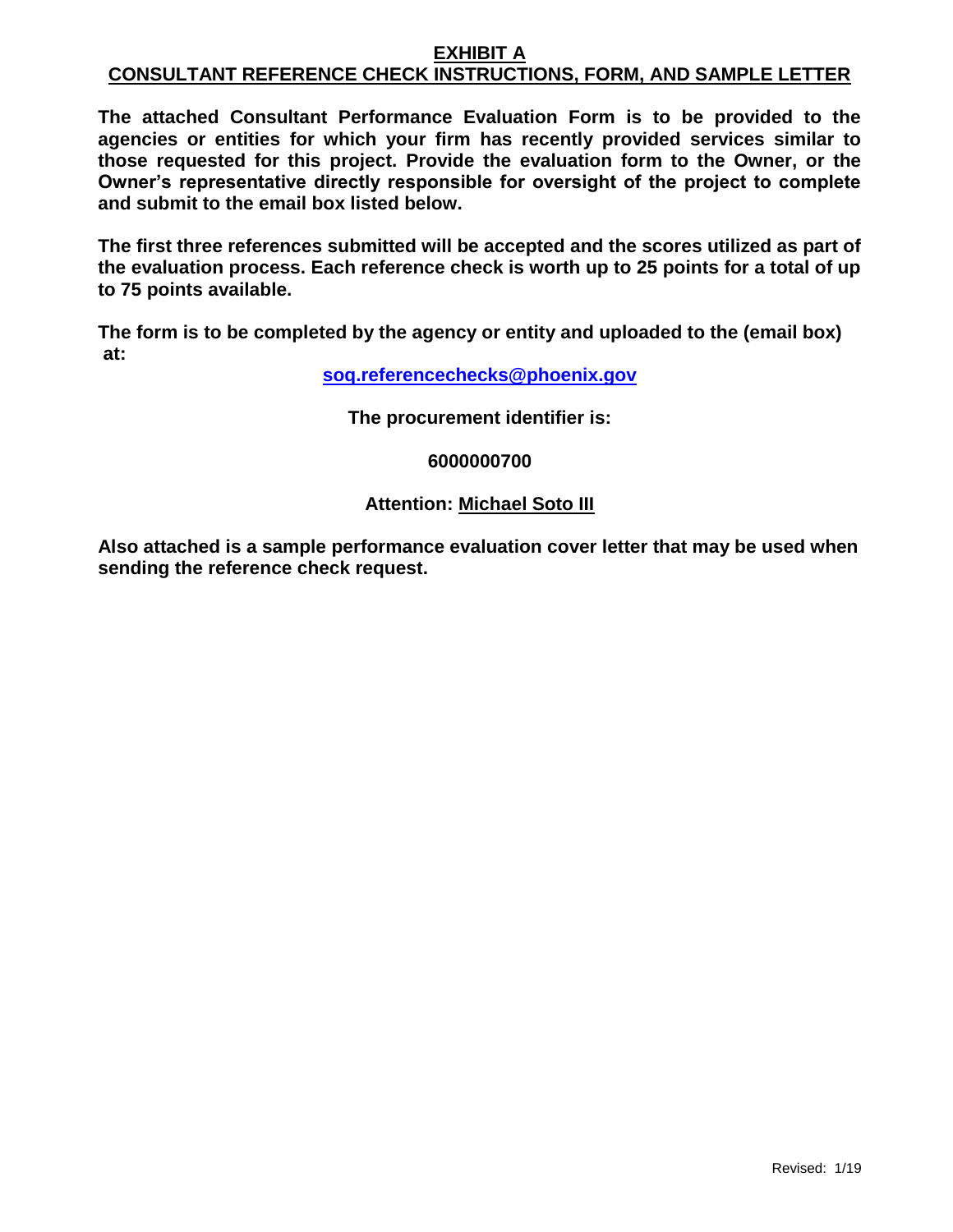Sample Cover Letter Contact Name Address of Reference

(Your Name) is responding to a Request for Qualifications (RFQ) from the City of Phoenix Office of the City Engineer's Design and Construction Procurement section.

The City is requesting reference information related to our past performance. As a part of the response submittal process, the City is requesting performance evaluations from agencies that our firm has performed services for either in the past or is currently receiving services.

I would appreciate your cooperation in completing the attached Contractor Performance Evaluation form and return by email the completed form by 5:00 pm Phoenix time on **May 3, 2019** to:

[soq.referencechecks@phoenix.gov](mailto:soq.referencechecks@phoenix.gov)

### **Reference in Subject Line: RFx 6000000700 and Contracts Specialist Michael Soto III.**

For questions, contact Michael Soto III, Contracts Specialist at 602-273-3488.

Failure to submit the Consultant Performance Evaluation form by the above date will have a negative impact on the proposal we submit for this service. Your cooperation in submitting this form by this date is appreciated.

If you have any questions regarding this request, please contact (your name) at (your telephone number).

Sincerely,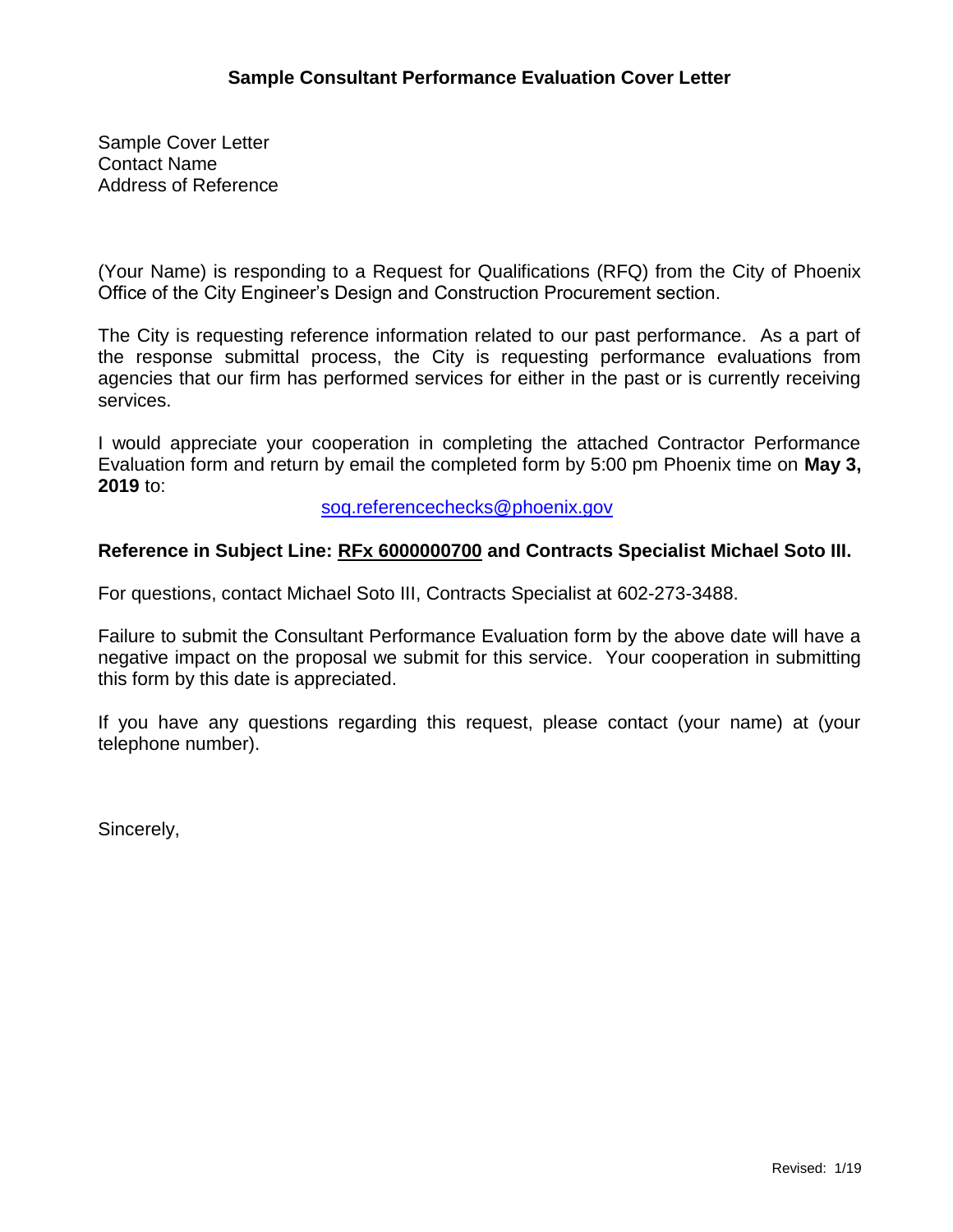### INSTRUCTIONS FOR COMPLETING CONSULTANT PERFORMANCE EVALUATION

Please evaluate the consultant's contract performance in each of the rating areas listed below. On the Consultant Performance Evaluation form, please circle the rating from 1 to 4 that most closely matches your evaluation of the consultant's performance. Comments are not required but appreciated.

The Design and Construction Procurement section will use the information from this form to evaluate firms competing for contract award. **This completed form will become public record and upon request, will be released to the consultant or any other entity.**

Please submit the completed form to the address indicated on the bottom of the Consultant Performance Evaluation form. Thank you for your time and your cooperation.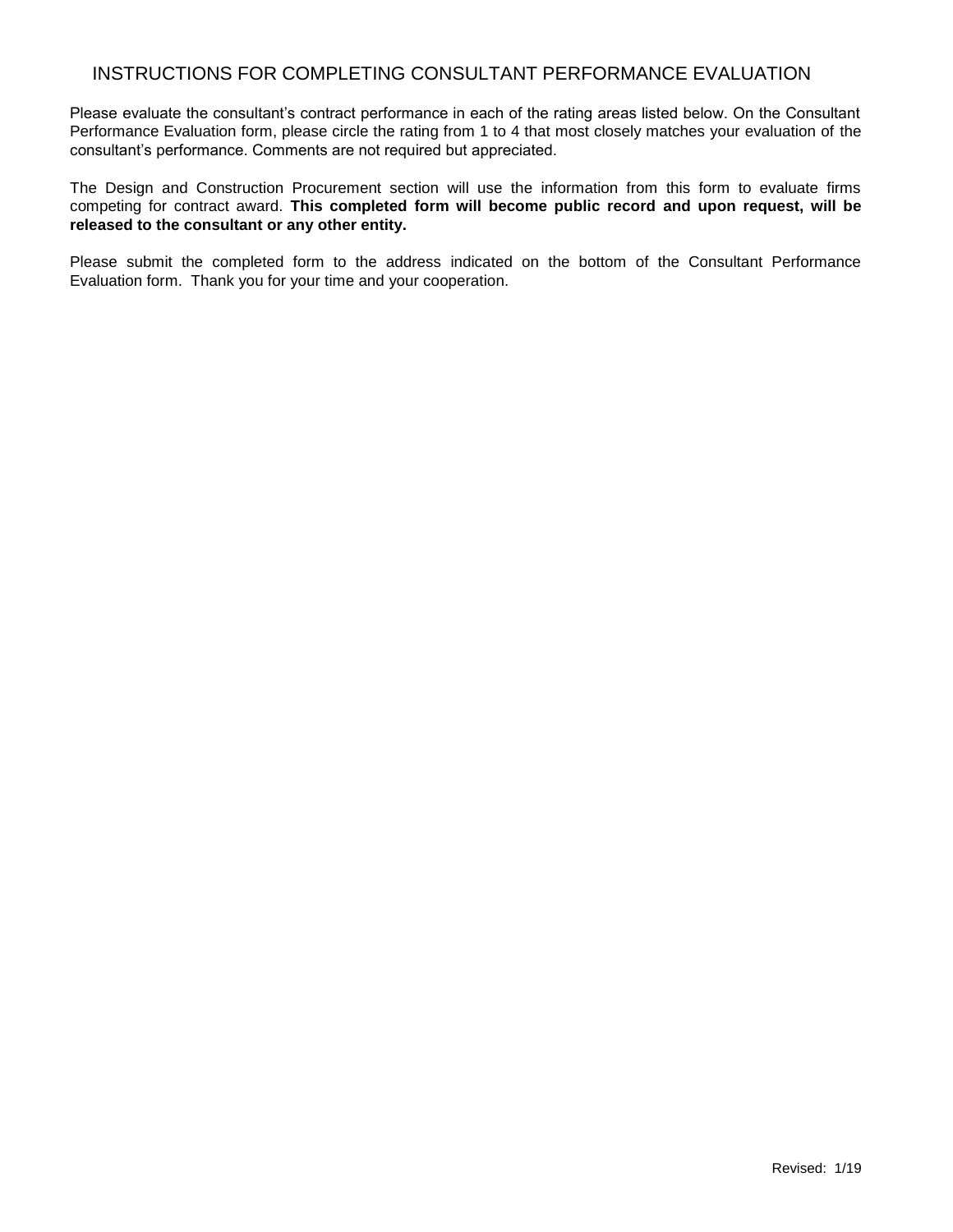## **STREET TRANSPORTATION DEPARTMENT ASBESTOS AND LEAD PAINT ON-CALL SERVICES RFx: 6000000700**

# **CONSULTANT PERFORMANCE EVALUATION FOR \_\_\_\_\_\_\_\_\_\_\_\_\_\_\_\_\_\_**

(firm name)

**In the box below, provide the project title, contracted services provided by the firm, and start and completion date of services.**

**RATINGS: Summarize the Consultant's performance and circle the number below that corresponds to the performance rating for each category. Please see the rating scale.**

 $1 =$  Unsatisfactory;  $2 =$  Poor;  $3 =$  Good;  $4 =$  Excellent

| <b>HOW WOULD YOU RANK THE</b><br><b>BUSINESS RELATIONSHIP</b><br>BETWEEN THE OWNER AND<br>THE FIRM?            | $\mathbf 1$<br>$\overline{2}$<br>3<br>4  | Comments: |
|----------------------------------------------------------------------------------------------------------------|------------------------------------------|-----------|
| WAS THE TEAM PRESENTED IN<br>THE PROPOSAL THE TEAM<br>THAT WORKED ON THE<br><b>PROJECT TO COMPLETION?</b>      | $\mathbf{1}$<br>$\overline{2}$<br>3<br>4 | Comments: |
| <b>WAS STAFF PROACTIVE IN</b><br><b>SOLVING PROBLEMS THAT</b><br>MAY HAVE OCCURRED ON THE<br>PROJECT?          | 1<br>$\overline{2}$<br>3<br>4            | Comments: |
| <b>WAS THE CONTRACTED</b><br><b>SCOPE OF SERVICES</b><br><b>COMPLETED ON TIME AND</b><br><b>WITHIN BUDGET?</b> | $\mathbf{1}$<br>$\overline{2}$<br>3<br>4 | Comments: |
| HOW WOULD YOU RATE THE<br><b>QUALITY OF WORK</b><br>PERFORMED BY THIS FIRM ON<br><b>YOUR PROJECT?</b>          | 1<br>$\overline{2}$<br>3<br>4            | Comments: |
| DID THE FIRM RECOMMEND<br><b>EFFICIENCIES OR PROVIDE</b><br><b>INNOVATIVE IDEAS OR</b><br>SUGGESTIONS?         | 1<br>$\overline{2}$<br>3<br>4            | Comments: |